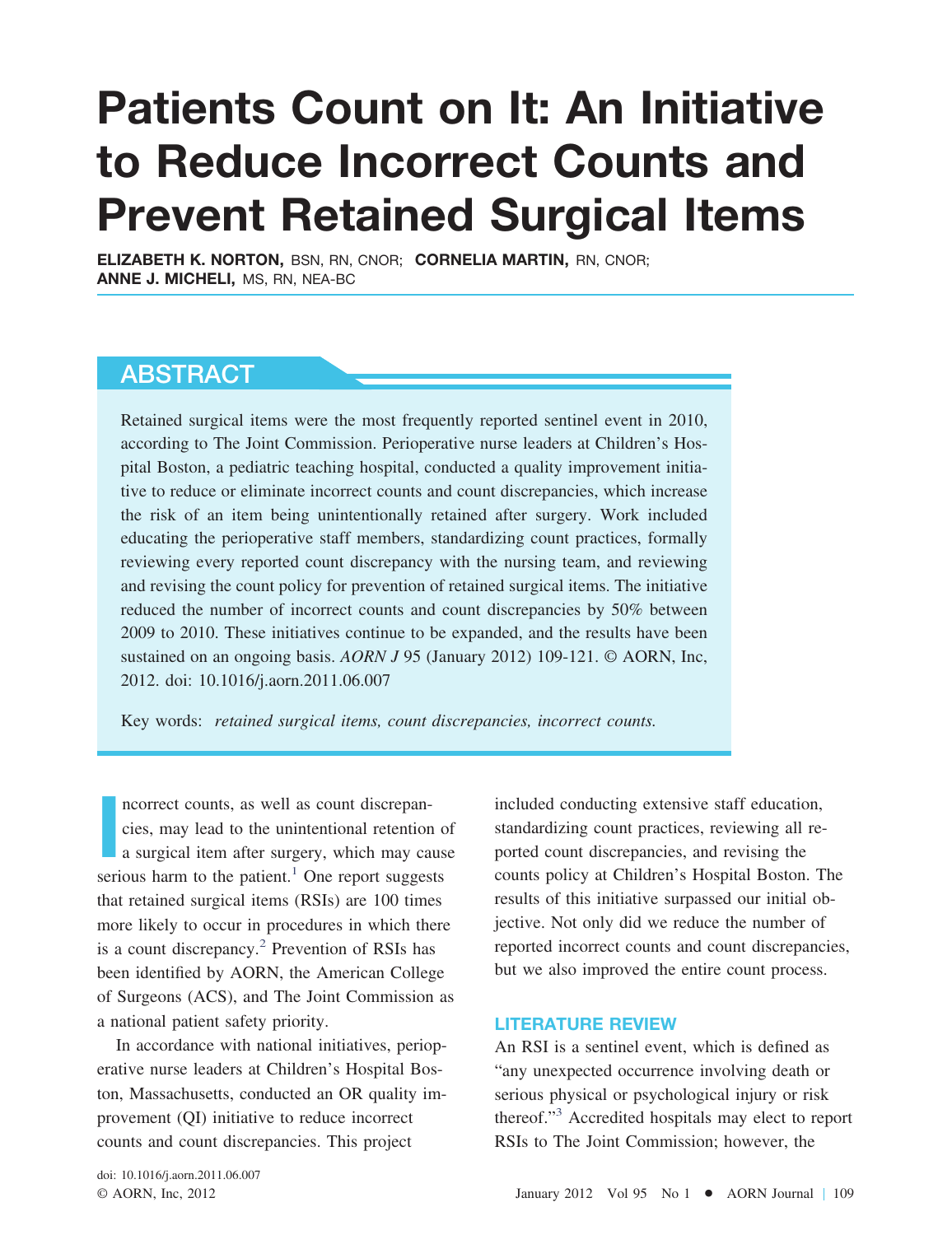occurrence of sentinel events might also be made known through reporting in the newspaper, patient complaints, or reports to the state. Requirements for mandated reporting to regulatory bodies vary from state to state.

Retained surgical items resulting in death or permanent loss of function were identified by The Joint Commission as the most frequently reported sentinel event in 2010 through the sec-ond quarter of 2011.<sup>[4](#page-11-4)</sup> Retained surgical items surpassed wrong patient, wrong site, and/or wrong procedure events, which were the most frequently reported events in 2008 and 2009 [\(Figures 1](#page-1-0) and [2\)](#page-2-0). The Joint Commission analyzed all sentinel events reported from 1995 to 2005 and found that miscommunication was the main contributing factor. $4$ 

Researchers have identified varying risk factors that lead to RSIs. For example, Rowlands and

Steeves<sup>[5](#page-11-3)</sup> conducted a qualitative analysis on incorrect surgical counts and discovered three common themes that represented challenges: bad behavior, general chaos, and communication difficulties. Bad behavior included "sloppy individuals, inconsistencies, lack of adherence, and no respect."<sup>5(p413)</sup> General chaos included disruptive activities such as loud music or excessive talking during critical moments of the count process, lack of a standardized orientation program, and assignment of inexperienced staff members to a surgical procedure. Communication difficulties included chatter that interferes with full attention to the surgical count, eroding collaboration within the surgical team, a rushed feeling during the counting process, and omission of critical information (eg, sponges intentionally packed in the surgical wound) during staff member hand offs. $5$ 

| 2009                                             | 2010                                          | January 1, 2011 thru Second<br>Quarter 2011   |
|--------------------------------------------------|-----------------------------------------------|-----------------------------------------------|
| Wrong-patient, Wrong-site,                       | Unintended retention of a Foreign             | Unintended Retention of a                     |
| Wrong-procedure                                  | <b>Body</b>                                   | Foreign Body*                                 |
| <b>Delay in Treatment</b>                        | <b>Delay In Treatment</b>                     | <b>Op/Post-op Complication</b>                |
| Unintended Retention of a<br><b>Foreign Body</b> | Wrong-patient, Wrong-site,<br>Wrong-procedure | Wrong-patient, wrong-site,<br>wrong-procedure |
| <b>Op/Post-Op Complication</b>                   | <b>Op/Post-op Complication</b>                | <b>Delay In Treatment</b>                     |
| <b>Suicide</b>                                   | <b>Suicide</b>                                | <b>Suicide</b>                                |
| Fall                                             | Fall                                          | Fall                                          |
| <b>Other Unanticipated Event</b>                 | <b>Medication Error</b>                       | <b>Other Unanticipated Event</b>              |
| <b>Medication Error</b>                          | <b>Other Unanticipated Event</b>              | <b>Criminal Event</b>                         |
| <b>Criminal Event</b>                            | <b>Perinatal Death/Injury</b>                 | <b>Medication Error</b>                       |
| <b>Perinatal Death/Injury</b>                    | <b>Criminal Event</b>                         | <b>Perinatal Death/Injury</b>                 |

<span id="page-1-0"></span>The Joint Commission

The reporting of most sentinel events to The Joint Commission is voluntary and represents only a small proportion of actual events. Therefore these data are not an epidemiologic data set and no conclusions should be drawn about the actual relative<br>frequency of events or trends in events over time.

**Figure 1. Joint Commission most frequently reviewed sentinel event categories by year. © The Joint Commission, 2011.** *Reprinted with permission.*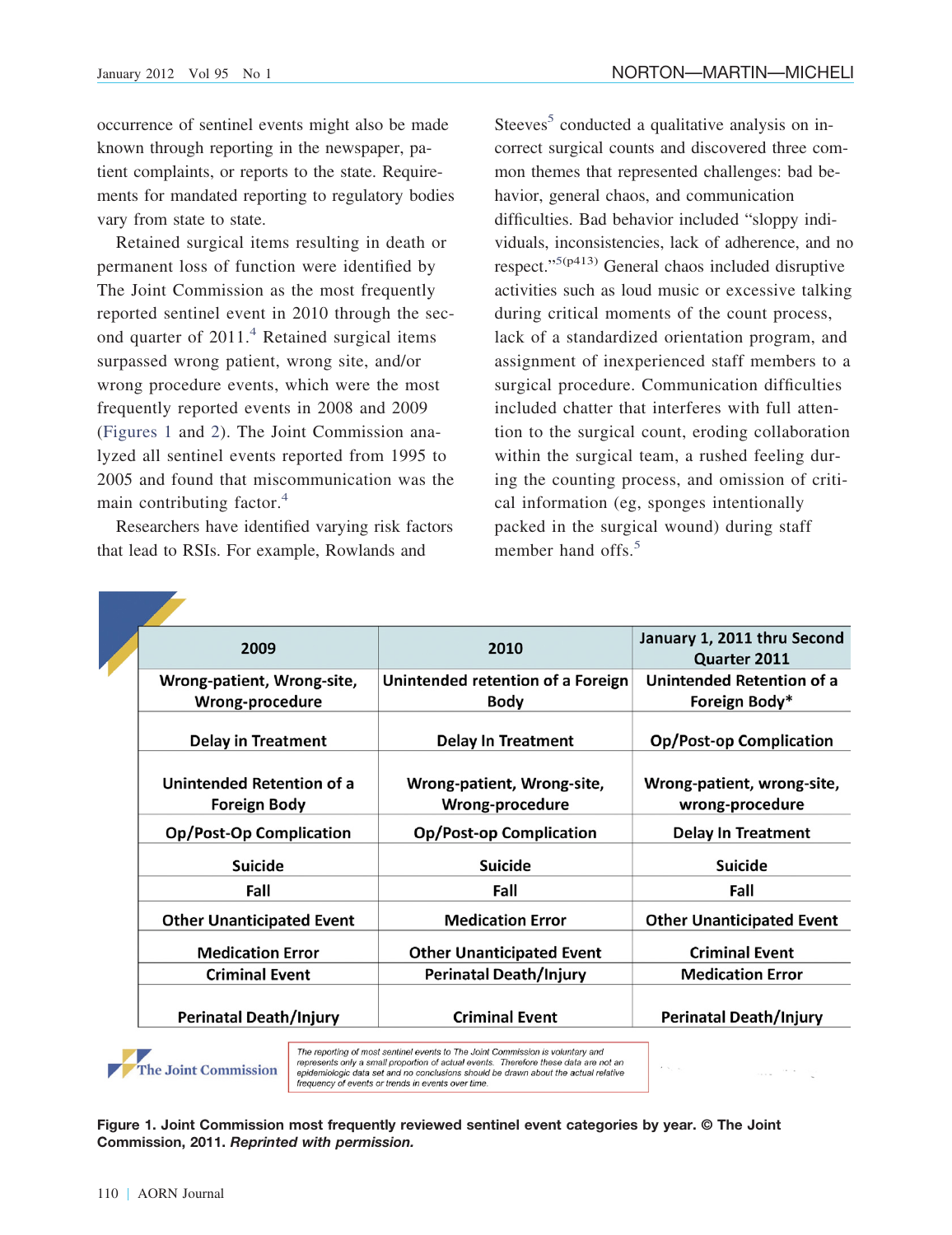

<span id="page-2-0"></span>**Figure 2. Unintended retention of foreign object events reviewed by The Joint Commission (resulting in death or permanent loss of function). © The Joint Commission, 2011.** *Reprinted with permission.*

Gawande et al<sup> $6$ </sup> found that the risk of an RSI significantly increases in emergency surgery, when there are unexpected changes in the surgical procedure, in patients who have a higher body mass index, and when there is a breakdown in communication. Lincourt et  $al^7$  $al^7$  noted an association between RSIs and multiple major surgical procedures performed simultaneously on a patient and an incorrect instrument or sponge count.

Camp et  $al^8$  examined the risk factors and outcomes associated with RSIs during surgery in children based on the Agency for Healthcare Research and Quality Pediatric Quality Indicators, which are designed to evaluate the quality and safety of pediatric care. The researchers conducted a case-control study that analyzed the Pediatric Quality Indicators database and reviewed

413 incidents of unintentional RSIs after 1,946,831 surgical procedures. The researchers concluded that the highest likelihood of RSIs unintentionally left behind after surgery occurred during gynecologic procedures. The study also showed that the RSIs were associated with a length of stay eight days longer than the norm and a \$35,681 increase in total hospital charges compared with usual costs. However, mortality rates did not increase.<sup>8</sup>

Patients with an RSI (eg, instrument, sponge) can experience complications such as pain, infection, abscess, or intestinal obstruction. $9$  Berger and Sanders<sup>[10](#page-11-5)</sup> reported on data from a closed claims study (1985-2001) that patient deaths were rare events, but they did identify some common adverse outcomes related to RSIs: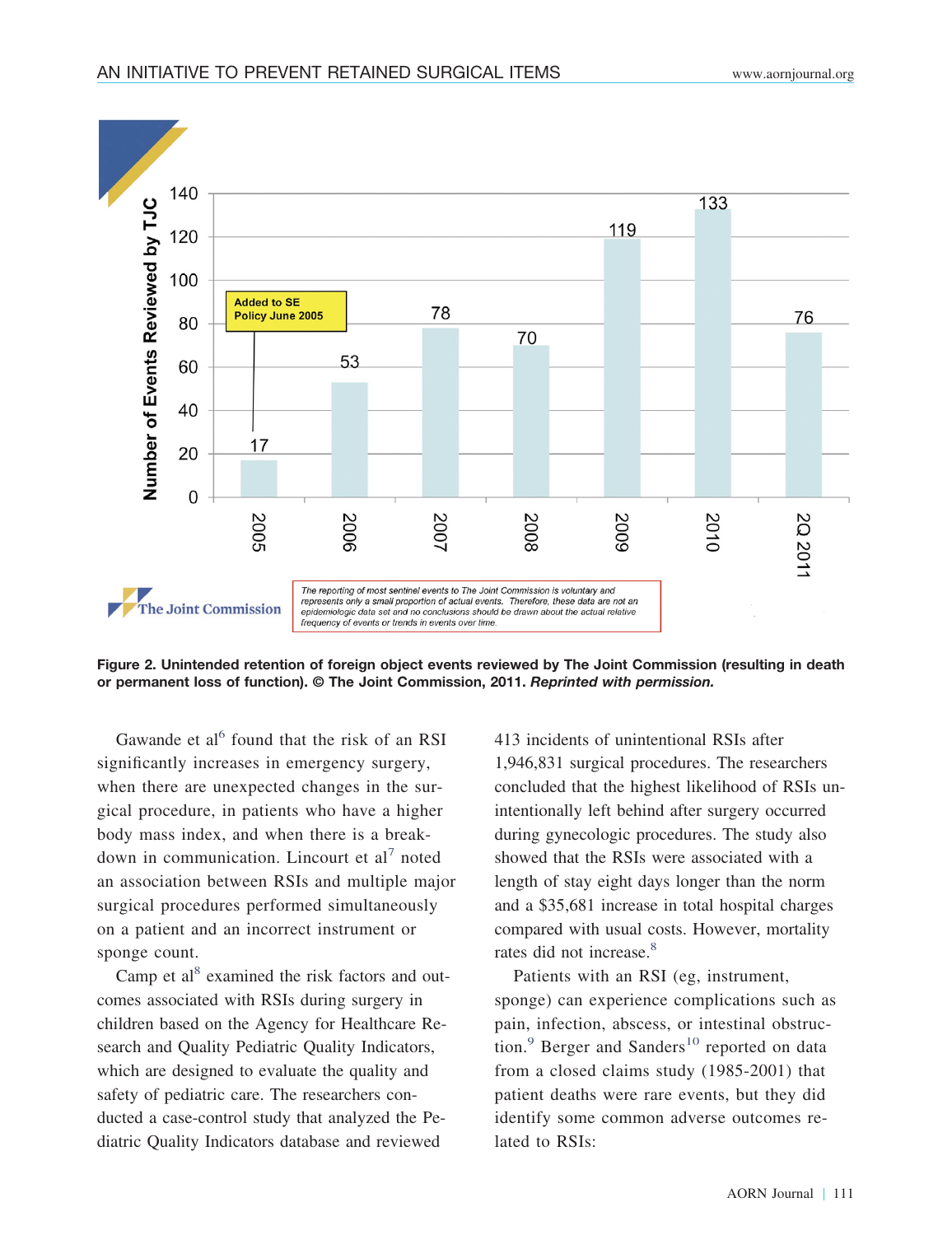- 59% of patients had readmission to the hospital or a prolonged length of stay,
- 69% had a second surgery to remove the retained object,
- 50% had sepsis or infection,
- **15%** had a fistula or small bowel obstruction, and
- **12.** 7% had a visceral perforation.

In another study, retained instruments were most commonly discovered around the 21st day after a surgical procedure, and only 6% were discovered within one day of the surgical procedure. Some RSIs were not discovered until several months or even years later.<sup>[6](#page-11-6)</sup>

The actual incidence of RSIs is unclear; however, estimates range from one in every 1,000 to 1,500 abdominal procedures to one in every 8,000 to 18,000 inpatient procedures annually in the United States. $11$  Surgical items are most commonly retained in the abdominal cavity and thorax, although no body cavity is exempt.[7](#page-11-7) Mortality rates in the United States from unintended RSIs have been estimated to be as high as 35%.[12](#page-11-12)

#### **Cost and Legal Ramifications**

The cost of RSIs can be significant, as they may lead to patient harm, increased hospital stays, and litigation. The surgical team is subject to malpractice lawsuits and actions from the National Practitioner Data Bank and state licensing board when surgical items are retained.<sup>9</sup> The National Practitioner Data Bank monitors the occurrence of medical malpractice and disciplines incompetent clinicians with the goal of improving health care quality.[9](#page-11-9) The Centers for Medicare & Medicaid Services<sup>13</sup> has calculated a cost of approximately \$166,135 for each undetected RSI, which includes legal defense, indemnity payments, and unreimbursed surgical costs. $1$  In October 2008, the Centers for Medicare & Medicaid Services stopped reimbursing health care facilities for postoperative complications related to RSIs.<sup>13</sup>

#### **Standardizing Practice to Prevent Count Discrepancies**

The first line of defense in eliminating RSIs is a safe, thorough, and effective process of keeping track of sponges, instruments, needles, and other miscellaneous items used in surgery and preventing count discrepancies. Manual counting is dependent on human performance and environmental factors that may affect subsequent recounts, which increases the chance for human error. The literature suggests that the most frequent reason for RSIs is human error caused by breakdown in communication and faulty processes.<sup>14</sup> Research shows that communication breakdown, distractions, competing demands, production pressure, and lack of significant personnel are all factors that can lead to counting errors.<sup>1</sup> The OR culture also can affect how the tasks are performed. For example, teams that encounter conflict, communication breakdown, or barriers related to hierarchy may be more likely to follow incorrect or substandard counting practices. $1,14$ 

Inaccurate documentation of sponges and instruments, which could potentially contribute to an RSI, was associated with the majority of discrepancies in one 2008 study.<sup>2</sup> In this study, researchers used direct observation to prospectively evaluate and describe the rate and type of discrepancies that were encountered during the surgical count. Results showed that one in eight surgical procedures involved an intraoperative count discrepancy. These findings represent the limitations of manual surgical counts and dictate that discrepancies should always prompt a thorough search and reconciliation process and should never be ignored.

Adhering to a standardized count policy and practice is one way to prevent the retention of a surgical item.<sup>1</sup> AORN, the ACS, and The Joint Commission promote and guide standardized count practices geared toward the prevention of RSIs. The  $ACS<sup>14</sup>$  $ACS<sup>14</sup>$  $ACS<sup>14</sup>$  has made several recommendations to prevent the retention of sponges,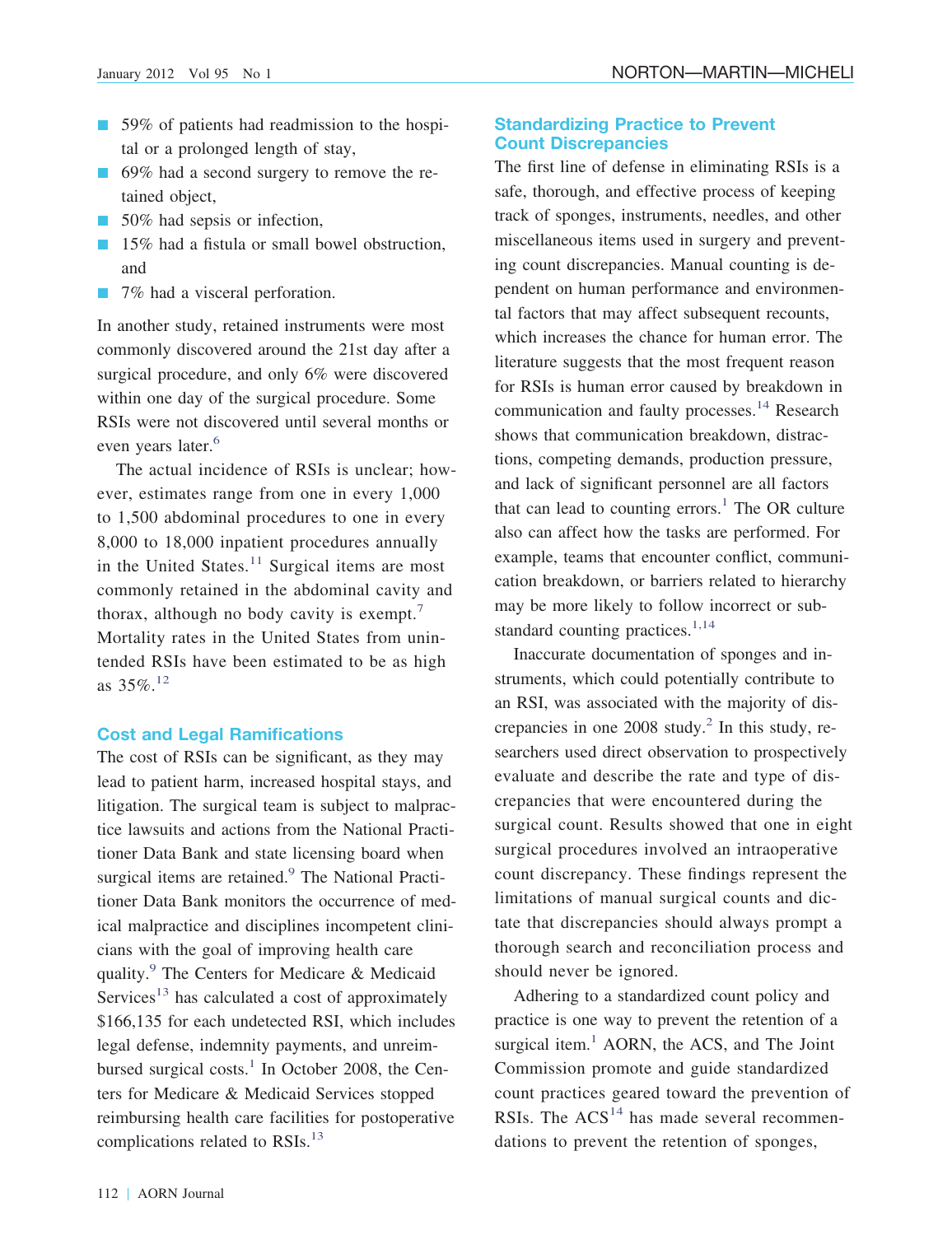sharps, instruments, and other designated miscellaneous items:

- **n** maintain an optimal OR environment to allow focused performance of surgical tasks,
- **E** consistently apply and adhere to standardized counting procedures,
- **P** perform a methodical wound exploration before closure of the surgical site,
- $\blacksquare$  use x-ray detectable items in surgical wounds, and
- **E** employ x-ray or other technology (eg, radiofrequency [RF] detection, bar coding), as indicated, to ensure no unintended item remains in the surgical field.

The ACS recommends documenting the counted items and any intentionally retained items (eg, packing), notifying the surgical team of the count status, and documenting actions taken when a count discrepancy occurs. The ACS also states that these measures can be suspended as necessary for any life-threatening situations.<sup>[14](#page-11-10)</sup> Surgical facilities must provide resources to support these safety measures. Policies and procedures for the prevention of RSIs should be developed, reviewed, and revised regularly.[15](#page-11-15)

AORN, the ACS, and The Joint Commission all have provided guidelines for the prevention of RSIs that were designed to accommodate various nursing practice settings. In most perioperative settings, counting procedures are in place to help prevent unintended RSIs and sub-sequent complications.<sup>[9](#page-11-9)</sup> However, regulations do not dictate how counts are to be performed. Most institutions develop their own policies and procedures based on the recommended practice guidelines from AORN and the  $ACS$ .<sup>[15,16](#page-11-15)</sup>

#### **Assistive Technology**

The use of adjunct technology that aids teams in the detection of a retained or missing sponge is gaining momentum, and the literature suggests implementing multiple methods of prevention.[1,2,17,18](#page-11-1) Strategies to consider include

radiograph screening, multidisciplinary approaches, and the use of assistive technology.

Routine postoperative screening radiographs have been conducted at some hospitals. Gawande et al<sup>[6](#page-11-6)</sup> recommended radiography at the end of emergent surgeries, surgeries in which an unexpected change in the procedure took place, and surgeries on a patient with a high body mass index. However, few studies have evaluated the effectiveness of intraoperative and postoperative radiographs.<sup>1</sup> In one large study,  $33\%$  of RSIs were not detected on radiograph. $11$  The calculated cost and the additional exposure to radiography also must be considered. Incorrect counts add time to procedures, radiation exposure to patients, and the possibility of suboptimal film or failure to locate the retained item.

Several studies of counts innovations have indicated a high rate of accuracy that surpasses the accuracy of a traditional surgical count.<sup>2,19,20</sup> Two types of adjunct technologies are currently available: bar code and RF systems. Both systems are intended for use in addition to manual counting and are not intended to replace it. Neither of these systems currently can detect a retained instrument or needle; however, surgical sponges are the most commonly retained items.<sup>[6](#page-11-6)</sup> Use of technology can facilitate recognition of a count discrepancy or detect a missing sponge, augmenting the counting process even when the final count is considered correct. In fact, Gawande et  $al<sup>6</sup>$ showed that 88% of RSIs were associated with a count that was thought to be correct. Assistive technologies have the potential to reduce hospital litigation expenses, unreimbursed surgery, surgical delays, and exposure, as well as costs associated with using radiation.<sup>20</sup> It is prudent for institutions to evaluate and consider implementing one of these technologies to aid in the prevention of retained surgical sponges.

Bar coding sponges tracks them by requiring each sponge to be scanned onto the sterile field and scanned back off of the sterile field. Sponges must be scanned one at a time and cannot be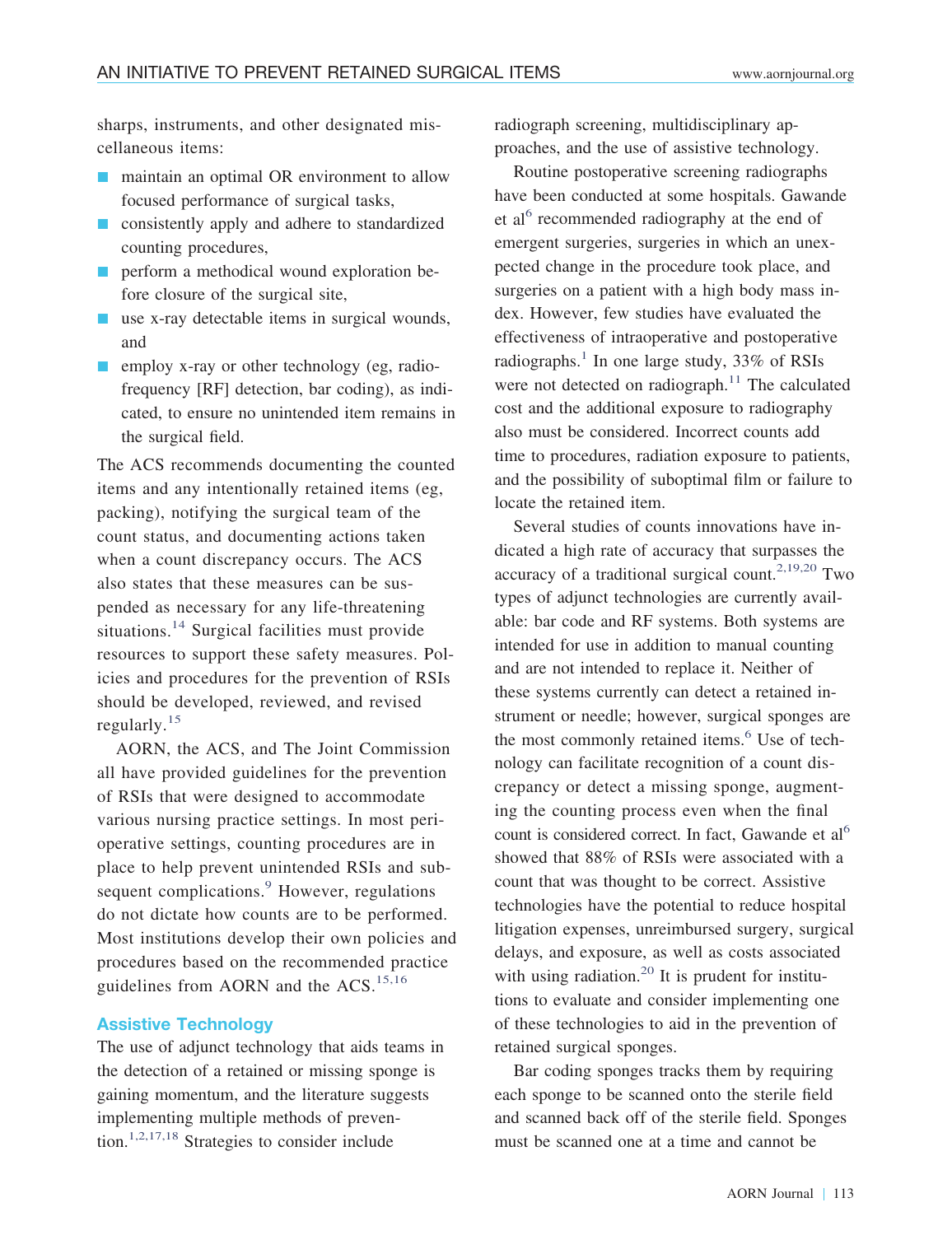detected in bulk. In a randomized, controlled study, Greenberg et al<sup>2</sup> discovered that bar coding detected significantly more counting discrepancies than traditional manual counting protocols. These discrepancies involved both misplaced sponges and miscounted sponges. The researchers also found that the system introduced new technical difficulties and increased the time spent counting. Bar coding improved the team's ability to recognize count discrepancies but did not change the amount of time required to resolve the discrepancy or decrease the likelihood of requiring a radiograph to resolve the discrepancy. In the event of an incorrect sponge count, a radiographic image will most likely be taken to rule out a retained sponge. By the end of the study, providers found the system to be easy to use, were confident in its ability to track sponges and detect miscounted or misplaced sponges, and reported having positive feelings about the counting process. Study results suggest that using bar-coded sponges has the potential to decrease the risk of retained sponges.

Radio-frequency technology utilizes a tiny microchip that is sewn into a gauze sponge and a handheld wand that is connected to a selfcalibrating console. This technology is intended to be used at the end of a surgical procedure to validate count status, detect whether a sponge is retained in a patient, or help rectify an incorrect count by detecting a missing sponge. In one blinded, prospective, experimental trial, Macario et al<sup>19</sup> tested an RF wand device on eight patients who were undergoing abdominal or pelvic surgery. Even though the sample size was small, they concluded that the RF wand device was 100% accurate, and sponges were detected within one minute. The researchers noted that despite the engineering success, the possibility of human error and retained surgical sponges still exists because scanning could be performed incorrectly, such as by the user holding the scanning device too far away from the patient or not scanning the patient's entire body surface area. In addition, the researchers gave a questionnaire to the surgeons

and nurses who were involved in the study; on a scale of 0% to 100%, they rated the system between 85% and 93% for ease of use and 78% to 94% for contributing to patient safety. A prospec-tive crossover study by Steelman<sup>[18](#page-11-16)</sup> determined 100% sensitivity and specificity of RF technology for identification of retained surgical sponges in a broad range of participants. The participants enrolled in the study had surgical sponges sequentially placed behind their torsos in the abdominal region, and of the 210 participants, nearly half were morbidly obese. The researcher concluded that this level of accuracy attained with RF technology far outweighs manual counting or intraoperative radiography and is therefore an appropriate tool to improve patient safety and prevent retained sponges. $18$ 

Radio-frequency technology is available to support manual sponge counting, has been proven highly accurate, and is cost effective. Children's Hospital Boston has invested in RF technology because it will not only detect a sponge in a patient when counts are incorrect but, more importantly, will detect a sponge when counts are considered correct and human error has occurred. Count discrepancies occur regularly, and valuable OR time can be spent searching for a missing sponge; if it remains unresolved, the patient is exposed to radiation. The RF wand facilitates finding missing sponges and can improve efficiency and staff member satisfaction, decrease expensive OR time, prevent patient exposure to radiation, and avoid the cost of radiography. It should be used in addition to manual counting, even when counts are considered correct. Although the technology is easy to use, users must be trained to use the RF wand correctly so that retained sponges can truly become "never events."

#### **QI INITIATIVE**

In the spring of 2009, the OR director at Children's Hospital Boston organized a perioperative nursing leadership retreat during which leadership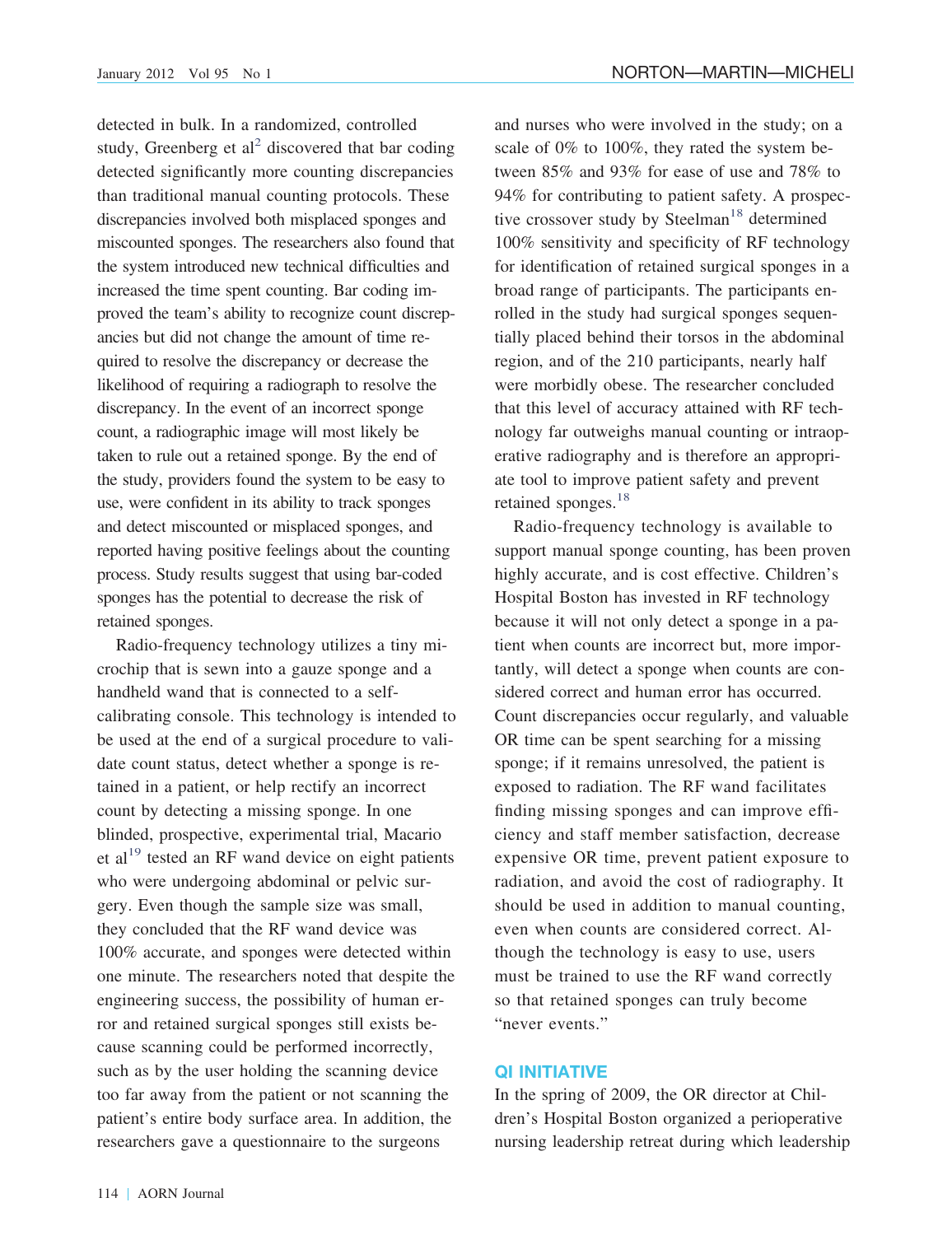

<span id="page-6-0"></span>**Figure 3. Main OR Children's Hospital Boston reported count discrepancies from 2008 to 2010.** *Note: Excludes satellite ORs and cardiac surgical services, which maintain separate data and have separate dedicated nursing staffs.*

group members were asked to identify perioperative nursing metric priorities that directly related to improved patient care and outcomes in the perioperative programs. Staff members agreed that a QI initiative to reduce the number of incorrect counts and count discrepancies and prevent RSIs was a top priority.

The OR risk manager made perioperative nursing staff members aware of the new initiative to reduce incorrect counts through staff meetings and e-mails. Enthusiastic verbal and written feedback received from nursing staff members supported this endeavor, and this enthusiasm ultimately contributed to the success of the initiative. Recognizing the importance of this initiative, a small task force developed a systematic strategy that included

- **n** reviewing reported incorrect counts and count discrepancies,
- $\blacksquare$  collaborating with the radiology department,
- $\blacksquare$  reviewing and revising the existing count policy,
- **I** standardizing practice,
- using a team approach to the count process, and
- **n** conducting observational audits.

The goal was to reduce the number of reported incorrect counts and count discrepancies and thus reduce patient exposure to radiographs, decrease

OR time and expense, and lower the risk of unintentional RSIs.

These strategies contributed to the reduction of count discrepancies in the main OR by 50% between 2009 and 2010 [\(Figure 3\)](#page-6-0). Additionally, there was an estimated OR cost savings of \$12,500 associated with a decreased need for intraoperative radiographs taken for unresolved counts [\(Figure 4\)](#page-7-1). In 2009, there was one count discrepancy for every 367 surgeries, with no items identified on radiograph. In 2010, there was one count discrepancy for every 697 surgeries and one item, an instrument, found on radiograph and removed in the OR before wound closure [\(Figure 5\)](#page-7-0). Quality improvement strategies were developed and refined throughout the year in 2010. Implementation of standardized count practices in the surgical suite has been at the center of these changes.

#### **Review of Reported Incorrect Counts and Count Discrepancies**

The electronic safety event reporting system that we use at Children's Hospital Boston gathers data on any adverse or near-miss events. Trends in incorrect counts led the OR risk manager to analyze the data.

In 2010, the OR risk manager developed and implemented a root cause analysis (RCA) tool to gather information on incorrect counts. The OR risk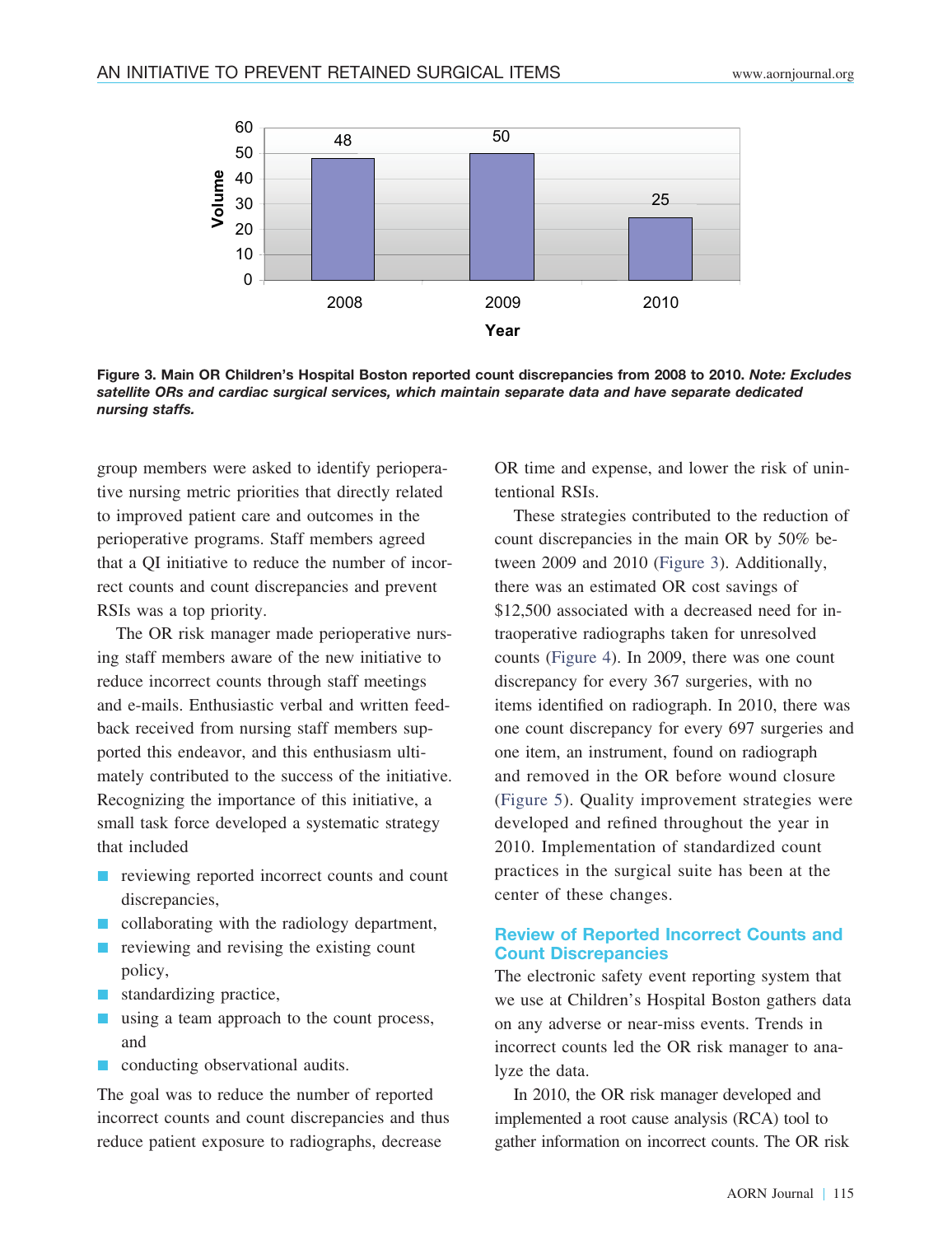

<span id="page-7-1"></span>**Figure 4. Main OR Children's Hospital Boston radiology cost associated with count discrepancies from 2008 to 2010.**

manager followed up with the perioperative nursing team on all procedures in which an incorrect count occurred. The OR staff manager reviewed a summary of the findings with the perioperative staff members who were involved and reinforced the counts policy and practices as needed.

The RCA indicated that the majority of incorrect counts involved needles. The RCA also revealed the following trends that contributed to incorrect counts:

- **Exercise 1** surgical procedures that lasted longer than eight hours,
- multiple staff turnovers during a procedure,
- **I** documentation discrepancies or omissions of items added to the surgical field,
- **E** communication breakdown, and

**a** lack of standardized practice due to variability and interpretation of count policy.

The OR risk manager presented the overall findings from the RCA during several staff meetings, and these findings were recorded in the meeting minutes. In addition, recommendations were made to improve the process of how procedures are assigned by limiting or reducing staff turnover during procedures.

#### **Collaboration With the Radiology Department**

Incorrect counts add time to procedures, result in radiation exposure to patients, and present the possibility of suboptimal film or failure to locate the retained item. Children's Hospital



<span id="page-7-0"></span>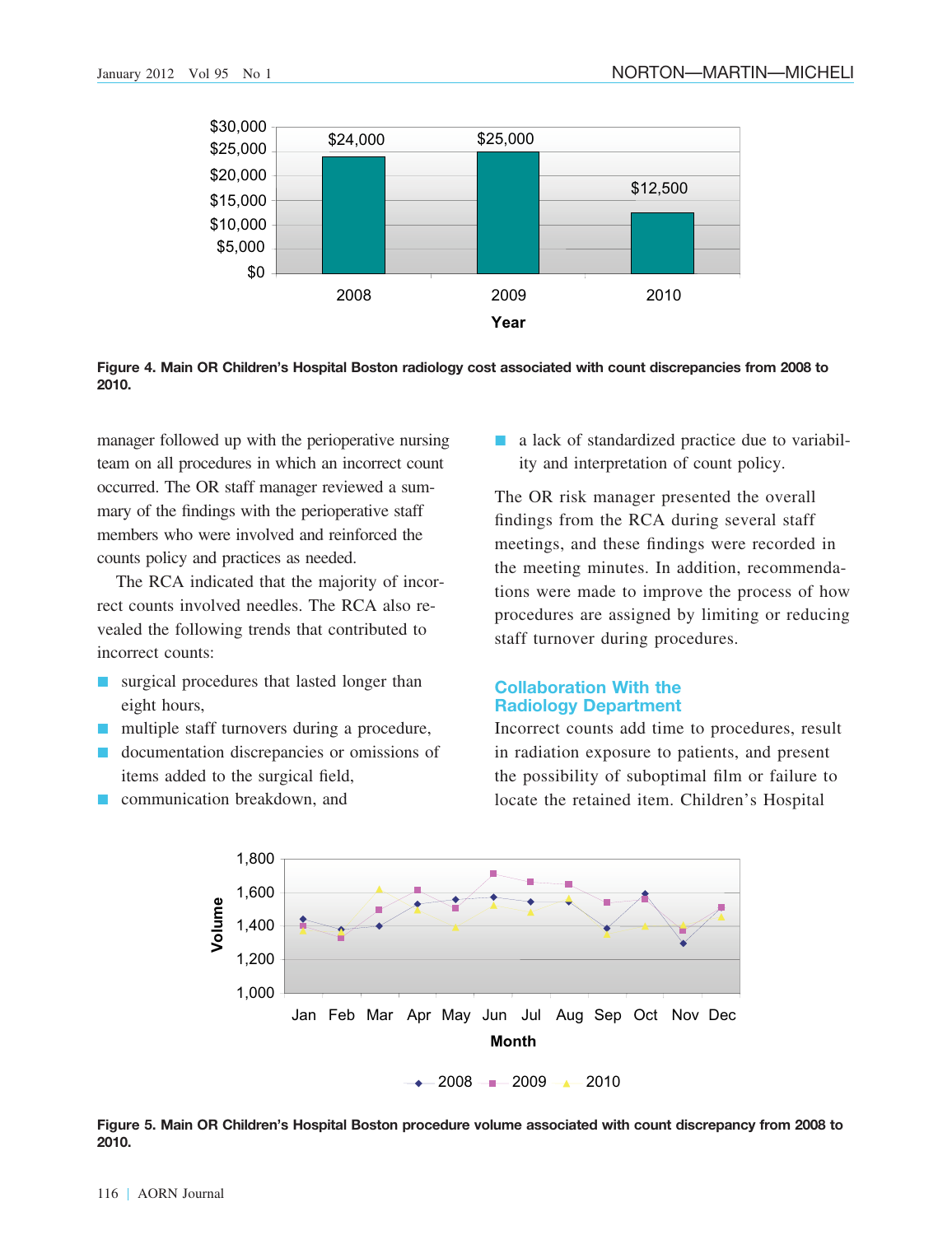Boston follows AORN guidelines in the event of a count discrepancy, which include conducting a thorough examination of the surgical site and field as well as a thorough search of the OR.[15](#page-11-15) In the event of an unresolved, incorrect count, an x-ray is taken in the OR before wound closure and is read simultaneously by the surgeon and radiologist**.** The radiologist documents the final report in the patient record.

As part of the incorrect count follow-up, the OR risk manager reviewed the final radiology reports for accuracy. She found that the "reason for the film" was frequently omitted or incorrectly stated on the requisition. Therefore, when staff radiologists reviewed the final film, they were not always aware of the actual item deemed missing. This concern led to collaboration with the radiologist-in-chief and the lead OR radiology technologist to improve processes related to incorrect counts. The OR radiology technologist and the perioperative nursing staff members were educated to accurately record the "reason for the film" on the requisition (eg, missing snap, missing  $4 \times 4$  sponge), thereby helping to ensure that the final read would rule out the indicated missing item. In addition, the lead OR radiology technologist trained his colleagues to collaborate with the surgeon and ensure that the radiological view of the surgical site(s) was adequate.

As part of the QI initiative, the OR risk manager worked with the lead OR radiology technologist to label and radiograph commonly counted items to demonstrate how the items appear on film, which would further enhance the accuracy of radiograph interpretation. These films are now available in the radiology computer system, and the images can be accessed by the surgeon or radiologist to review as needed.

#### **Review and Revision of the Count Policy**

The hospital's count policy was reviewed and revised in July 2010 and again in January 2011 based on 2010 AORN recommendations<sup>[15](#page-11-15)</sup> and

current literature, with input from the hospital's OR practice committee members. $21$  Operating room managers, the OR nursing director, and the OR governance committee members evaluated and approved policy updates and recommendations. After the policy updates were approved, perioperative nurses reviewed these revisions and updates through staff meetings, electronic education, and e-mail alerts. Key policy updates included

- **I** defining team roles and responsibilities,
- **n** requiring methodical wound exploration,
- **E** accounting for surgical items in their entirety as they are passed back from the surgical field, and
- **n** promoting active communication.

#### **Standardized Count Practices**

The audit findings revealed a need to standardize the count process. After it was determined that nurses were documenting counts in various ways, a dry erase board was provided in each OR to standardize counts. Count practice expectations and updates were reinforced during several educational inservice programs and staff meetings and through electronic communication. The nurse managers enforced the established protocol of having two nursing team members count audibly and visibly. Education included the sequence of counting from the surgical field back to the Mayo stand, to the back table, and then to the sponge receptacle.

Nurses in surgical specialties worked together to streamline instrument kits in an effort to improve the instrument count process and remove obsolete and redundant items. The nurses also updated the instrument count sheets to facilitate a smooth flow during counting. In addition, the instrument count sheet and the string of instruments were arranged in the same order for ease of counting. The updated count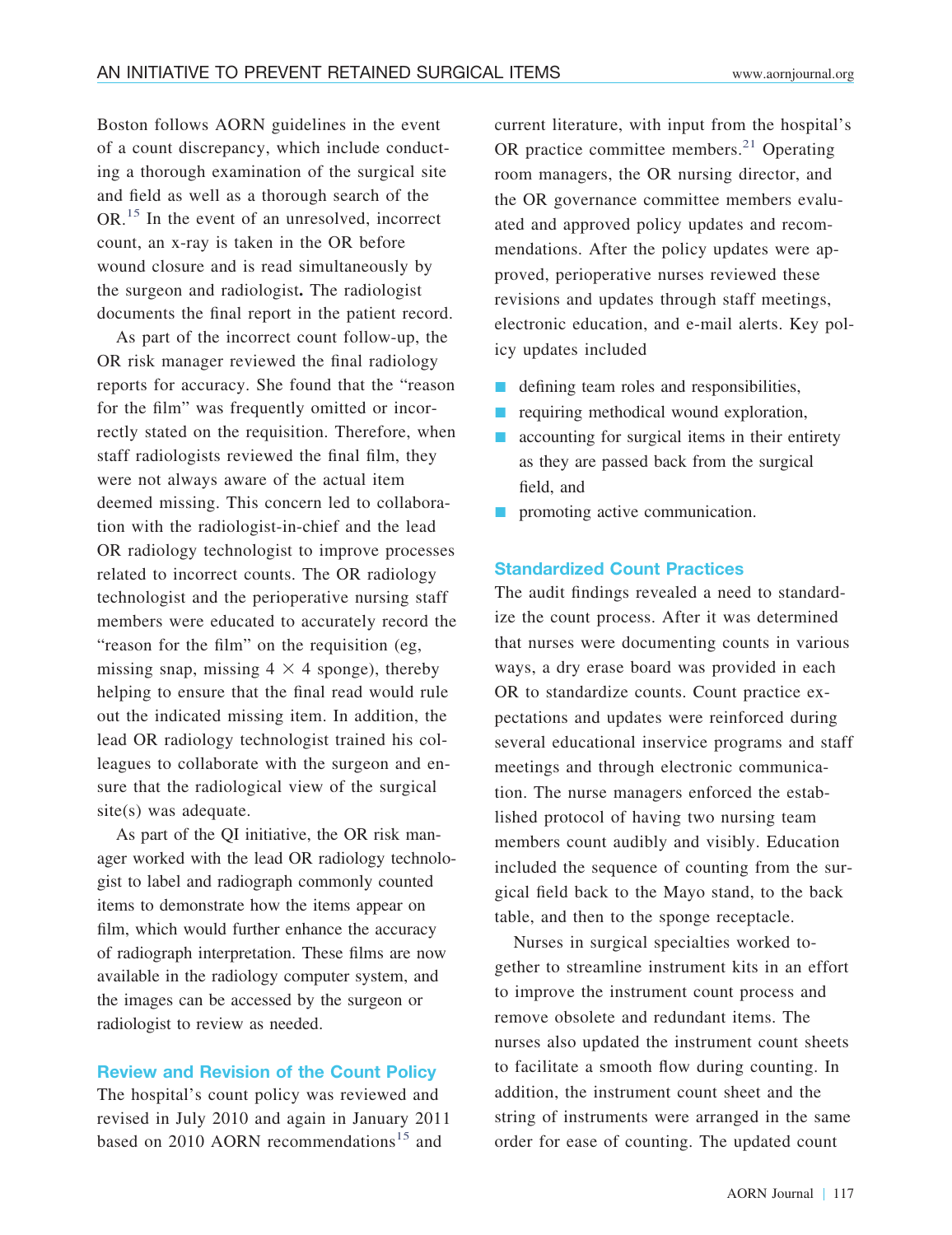sheets list a total for each grouping of instruments. For example, all the scissors are listed individually but the total number of scissors also is listed to improve efficiency.

#### **Team Approach**

In 2011, Children's Hospital Boston adopted a team approach to the count process based on recommendations from AORN, the ACS, and Verna C. Gibbs, MD, a nationally recognized leader in the prevention of RSIs. Implementing a systematic multidisciplinary team approach supported by a policy that meets recommended practices and the needs of the institution seems to be a logical way to reduce the number of RSIs and count discrepancies. In her 2010 pre-sentation "NoThing Left Behind®,"<sup>[17](#page-11-20)</sup> Dr Gibbs recommended that surgeons take an active role and "pause for the gauze." This includes performing a methodical wound exploration in every procedure, actively looking for sponges, and announcing that sponges are removed. Dr Gibbs recommends a visible and transparent system that includes using pocketed sponge holders and dry erase boards for all team members to see. Use of a pocketed sponge holder is an inexpensive solution—they cost about 30 cents each—to improve final accounting for all sponges. The sponges are placed in individual clear plastic pouches in quantities of 10 per holder. All sponges must be in the holder at the end of each procedure for the whole team to visualize and verify during the final count. This system provides the surgeon and nurse with proof that all the sponges have been removed.

Before wound closure, perioperative team members conduct a "wound closure time out" [\(Figure 6\)](#page-9-0). This new process, which involves the whole surgical team, begins before wound closure with a member of the nursing team announcing, "wound closure time out." During this process, the team members are expected to avoid interruptions or distractions. Relief of staff members dur-

## **WOUND CLOSURE TIME OUT**

- 1. Surgeon announces "Closing Time Out"
- 2. Surgeon states wound explored for retained surgical items
- 3. Counts are completed audibly by both members of the nursing team viewing counted items
- 4. Team Acknowledges Closing **Count Status**

(C) Children's Hospital Boston OR GOVERNANCE COMMITTEE

<span id="page-9-0"></span>**Figure 6. The wound closure time out is embedded in the Pediatric Surgical Safety Checklist at Children's Hospital Boston in the "sign out" segment.** *Reprinted with permission.*

ing the count process is prohibited. The surgeon is responsible for exploring the wound for any unintentionally retained items. The nursing team then completes the closing count by audibly and visibly conducting surgical counts. The nursing team is responsible for announcing the closing count status to the team. This process is embedded into the institution's pediatric surgical safety checklist in the "sign out" segment. After the wound closure time out is accomplished, the team can proceed to conduct the remainder of the sign out or can complete the sign out after closure.<sup>[22](#page-11-19)</sup> The surgeon-in-chief presented this new process during mandatory multidisciplinary grand rounds.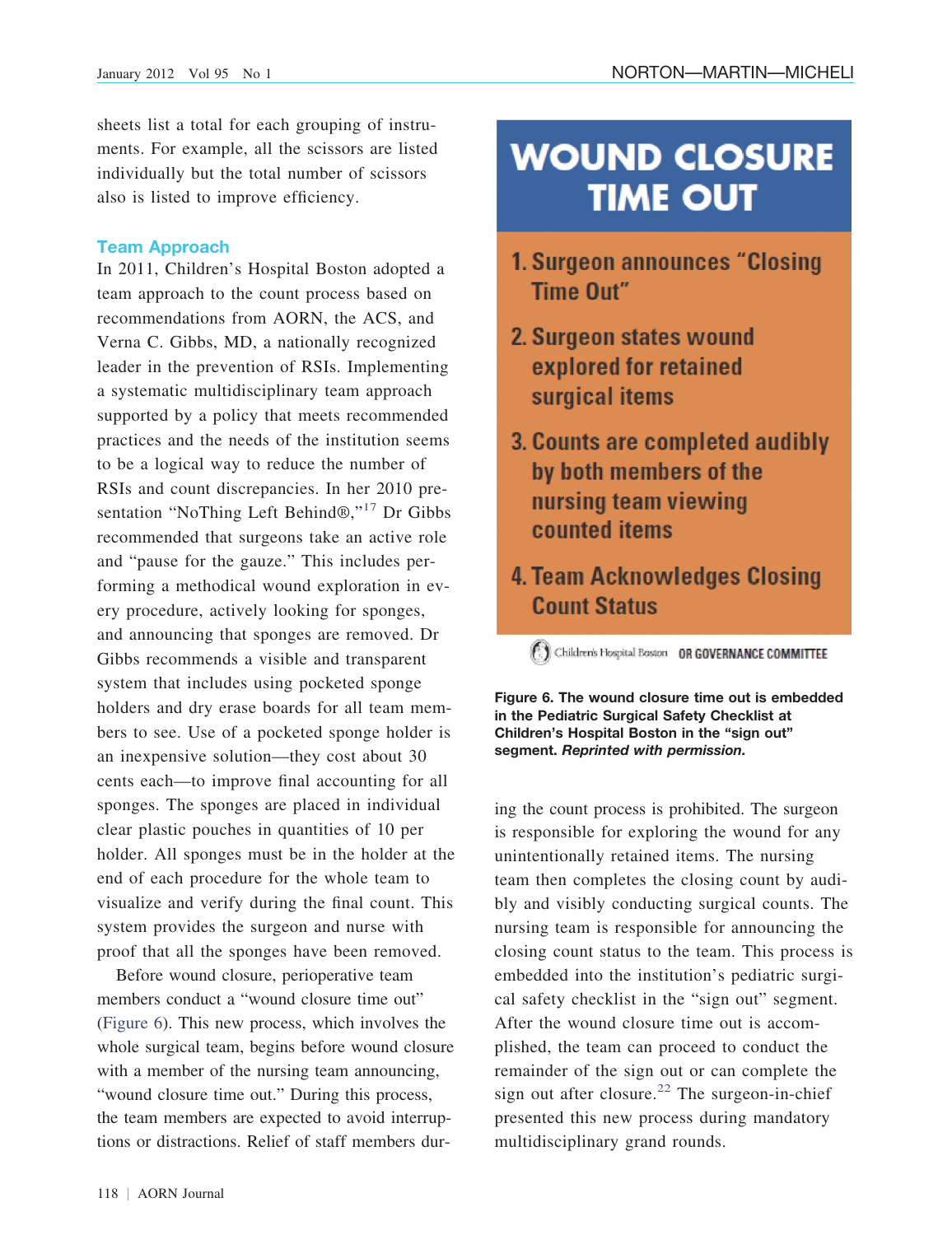We implemented the use of RF technology and the pocketed sponge holder system in September 2011. Dedicated dry erase boards for counting allow the whole team to view counts and have replaced paper count worksheets. A final count verification process includes the team's visualization and confirmation that all sponges are contained in the holder and therefore not retained in the patient. Other new initiatives for 2011 aimed at further improving the OR culture and safety to prevent RSIs include

- auditing the wound closure time-out process,
- **E** encouraging participation and accountability from the entire surgical team,
- **n** reducing staff turnover during procedures,
- **I** reducing or eliminating staff turnover during critical parts of procedures, and
- **I** discouraging interruptions after the counting procedure is initiated until it is finished.

All of the new initiatives for 2011 have been implemented. We are measuring compliance through auditing.

#### **Observational Audits**

The OR at Children's Hospital Boston has an active measurement committee that is devoted to improving compliance through the audit process. We developed a live audit tool to collect data on count practices. The OR audit

committee members are responsible for monitoring compliance with the following:

- **I** standardized count process;
- **use of dry erase boards** for visualization of count documentation for all procedures;
- **I** the initial instrument count for all laparoscopic, thoracoscopic, and robotic procedures;
- $\blacksquare$  the initial instrument count for abdominal, retroperitoneal, and thoracic cavity surgery;
- **n** change over count during permanent relief;
- $\blacksquare$  counting of miscellaneous and disposable items; and
- **u** withholding of dressing sponges until after the final count.

The observational count audits began in 2010. Results identified some areas that were in need of improvement, including discrepancies in interpretation of standardized count practices (ie, the sequence of counting from the surgical field back to the sponge receptacle). The auditors discovered a wide variation in the type of worksheets used to tally intraoperative counts (eg, whiteboard, count sheet, sheet of unmarked paper). These disparities contributed to incorrect counts and count discrepancies associated with documentation errors. Auditors also noted that staff members did not consistently include disposable instruments in the count. On the positive side, the auditors observed minimal distractions such as conversations, loud music, beepers, and telephone calls during the count process, and compliance with counting instruments was 100%. Audit results are shared with the nursing staff members, and when thresholds are met, the audit tool is revised. The measurement committee continues to observe various aspects of count practices.

## AORN Resources

- **E.** AORN Video Library: Preventing Retained Surgical Items (Ciné-Med, 2011). *[http://cine-med.com/index.php?nav](http://cine-med.com/index.php?nav=aorn)=aorn.*
- Clinical Answers: Counts/Retained Surgical Items. *[http://www.](http://www.aorn.org/Clinical_Practice/Clinical_Answers/Clinical_Answers.aspx) [aorn.org/Clinical\\_Practice/Clinical\\_Answers/Clinical\\_Answers.](http://www.aorn.org/Clinical_Practice/Clinical_Answers/Clinical_Answers.aspx) [aspx.](http://www.aorn.org/Clinical_Practice/Clinical_Answers/Clinical_Answers.aspx)*
- Confidence-Based Learning module: Prevention of retained surgical items. *[http://www.aorn.org/Education/Curriculum/](http://www.aorn.org/Education/Curriculum/Confidence_Based_Learning/Retained_Surgical_Items.aspx) [Confidence\\_Based\\_Learning/Retained\\_Surgical\\_Items.aspx.](http://www.aorn.org/Education/Curriculum/Confidence_Based_Learning/Retained_Surgical_Items.aspx)*

*Web site access verified December 13, 2011.*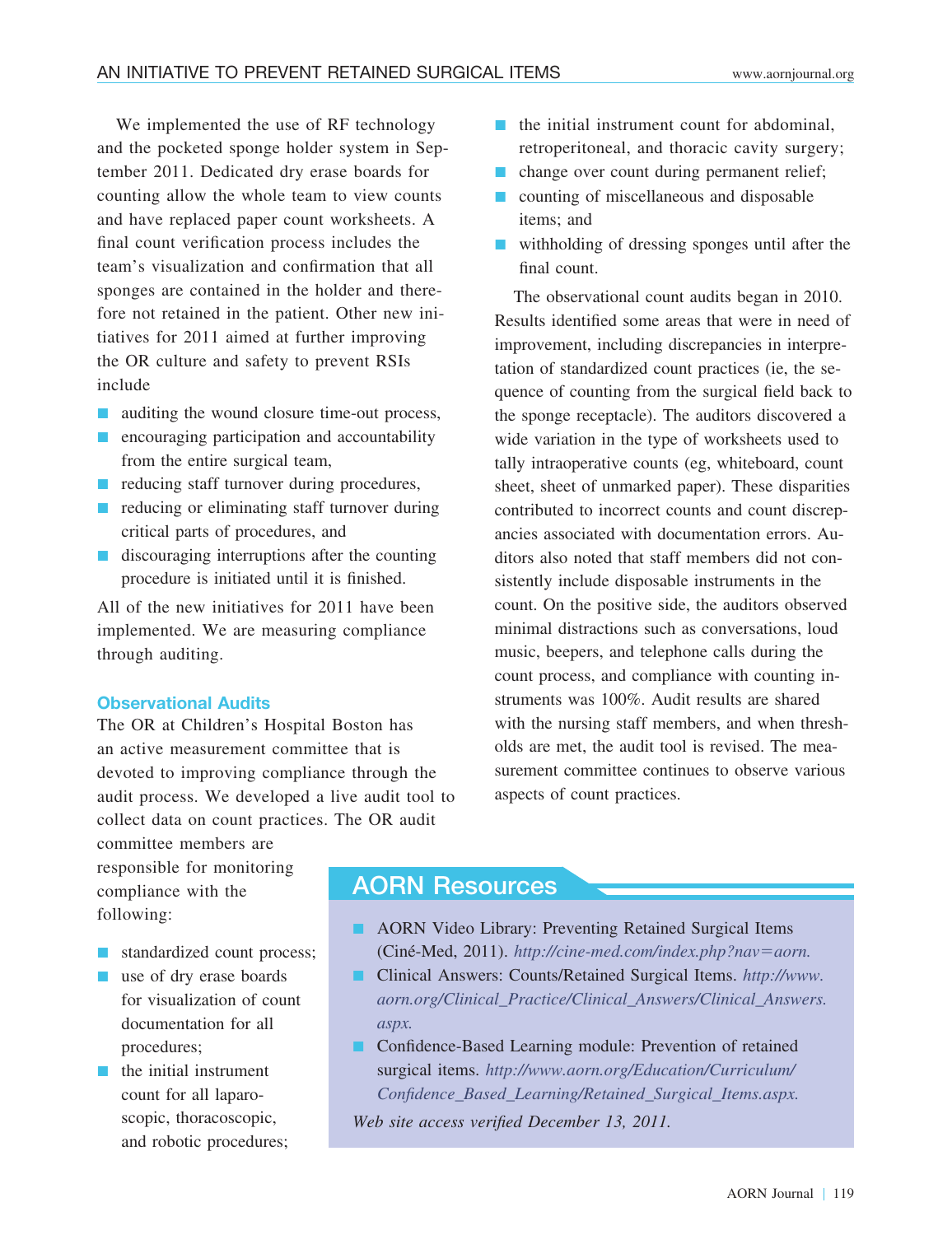#### **CONCLUSION**

The goal of this QI project was to reduce the number of incorrect counts and count discrepancies and to prevent RSIs. Standardized count practice, policy updates, staff education, and enhanced collaboration with physician colleagues led to a 50% reduction in reported incorrect counts in 2010. Staff members at Children's Hospital Boston are committed to this ongoing and evolving QI process. These initiatives, with the adoption of adjunct technology, will optimize the goal of preventing RSIs. Retained surgical items are preventable "never events," and perioperative nurses play a vital role in ensuring that "never" becomes reality. AORN

*Acknowledgement: The authors thank the OR nursing/SST staff members at Children's Hospital Boston for collaborating and participating in this quality improvement initiative to improve our count process for the prevention of retained surgical items.*

*Editor's note: NoThing Left Behind is a registered trademark of Verna C. Gibbs, San Francisco, CA.*

#### <span id="page-11-1"></span>**References**

- 1. Pennsylvania Patient Safety Authority. Beyond the count: preventing retention of foreign objects. *Pa Patient Saf Advis*. 2009;6(2):39-45. [http://www](http://www.patientsafetyauthority.org/ADVISORIES/AdvisoryLibrary/2009/Jun6(2)/Pages/39.aspx) [.patientsafetyauthority.org/ADVISORIES/Advisory](http://www.patientsafetyauthority.org/ADVISORIES/AdvisoryLibrary/2009/Jun6(2)/Pages/39.aspx) [Library/2009/Jun6\(2\)/Pages/39.aspx.](http://www.patientsafetyauthority.org/ADVISORIES/AdvisoryLibrary/2009/Jun6(2)/Pages/39.aspx) Accessed September 16, 2011.
- <span id="page-11-2"></span><span id="page-11-0"></span>2. Greenberg CC, Regenbogen SE, Lipsitz SR, Diaz-Flores R, Gawande AA. The frequency and significance of discrepancies in the surgical count. *Ann Surg*. 2008; 248(2):337-341.
- <span id="page-11-4"></span>3. Sentinel event. The Joint Commission. [http://www](http://www.jointcommission.org/sentinel_event.aspx) [.jointcommission.org/sentinel\\_event.aspx.](http://www.jointcommission.org/sentinel_event.aspx) Accessed September 16, 2011.
- 4. *Sentinel Event Data Event Type by Year, 1995-Second Quarter 2011*. Oakbrook Terrace, IL: The Joint Commission; 2011. [http://www.jointcommission.org/assets/](http://www.jointcommission.org/assets/1/18/Event_Type_by_Year_1995-2Q2011(v).pdf) [1/18/Event\\_Type\\_by\\_Year\\_1995-2Q2011\(v\).pdf.](http://www.jointcommission.org/assets/1/18/Event_Type_by_Year_1995-2Q2011(v).pdf) Accessed October 6, 2011.
- <span id="page-11-6"></span><span id="page-11-3"></span>5. Rowlands A, Steeves R. Incorrect surgical counts: a qualitative analysis. *AORN J*. 2010;92(4):410-419.
- 6. Gawande AA, Studdert DM, Orav EJ, Brennan TA, Zinner MJ. Risk factors for retained instruments and

sponges after surgery. *N Engl J Med*. 2003;348(3):229- 235.

- <span id="page-11-8"></span><span id="page-11-7"></span>7. Lincourt AE, Harrell A, Cristiano J, Sechrist C, Kercher K, Heniford BT. Retained foreign bodies after surgery. *J Surg Res*. 2007;138(2):170-174.
- 8. Camp M, Chang DC, Zhang Y, Chrouser K, Colombani PM, Abdullah F. Risk factors and outcomes for foreign body left during a procedure: analysis of 413 incidents after 1 946 831 operations in children. *Arch Surg*. 2010;145(11):1085-1090.
- <span id="page-11-9"></span><span id="page-11-5"></span>9. Jackson S, Brady S. Counting difficulties: retained instruments, sponges, and needles. *AORN J*. 2008;87(2): 315-321.
- 10. Berger PS, Sanders G. Objects retained during surgery: human diligence meets systems solutions. *Patient Safety & Quality Healthcare*. 2008;5(5). [http://www.psqh.com/](http://www.psqh.com/sepoct08/objects.html) [sepoct08/objects.html.](http://www.psqh.com/sepoct08/objects.html) Accessed September 16, 2011.
- <span id="page-11-11"></span>11. Cima RR, Kollengode A, Garnatz J, Storsveen A, Weisbrod C, Deschamps C. Incidence and characteristics of potential and actual retained foreign object events in surgical patients. *J Am Coll Surg*. 2008; 207(1):80-87.
- <span id="page-11-12"></span>12. Patient safety update: retained foreign objects. August 2010. Massachusetts Department of Public Health. [http://www.mass.gov/Eeohhs2/docs/borim/physicians/](http://www.mass.gov/Eeohhs2/docs/borim/physicians/retain_foreign_objects_advisory.pdf) [retain\\_foreign\\_objects\\_advisory.pdf.](http://www.mass.gov/Eeohhs2/docs/borim/physicians/retain_foreign_objects_advisory.pdf) Accessed September 16, 2011.
- <span id="page-11-13"></span><span id="page-11-10"></span>13. Hospital-acquired conditions (present on admission indicator). Centers for Medicare & Medicaid Services. [http://www.cms.gov/HospitalAcqCond.](http://www.cms.gov/HospitalAcqCond) Accessed September 16, 2011.
- <span id="page-11-15"></span>14. Gibbs VC, McGrath MH, Russell TR. The prevention of retained foreign bodies after surgery. *Bull Am Coll Surg*. 2005;90(10):12-14, 56.
- 15. Recommended practices for prevention of retained surgical items. In: *Perioperative Standards and Recommended Practices*. Denver, CO: AORN, Inc; 2011:263- 282.
- <span id="page-11-20"></span>16. [ST-51] Statement on the prevention of retained foreign bodies after surgery. Chicago, IL: American College of Surgeons; 2005. [http://www.facs.org/fellows\\_info/](http://www.facs.org/fellows_info/statements/st-51.html) [statements/st-51.html.](http://www.facs.org/fellows_info/statements/st-51.html) Accessed October 6, 2011.
- <span id="page-11-16"></span>17. Gibbs VC. NoThing left behind®: A National Surgical Patient-Safety Project to prevent retained surgical items. Talk presented at: Children's Hospital Corporation of America; 2010; Kansas City, MO.
- <span id="page-11-17"></span>18. Steelman VM. Sensitivity of detection of radiofrequency surgical sponges: a prospective, cross-over study. *Am J Surg*. 2011;201(2):233-237.
- <span id="page-11-14"></span>19. Macario A, Morris D, Morris S. Initial clinical evaluation of a handheld device for detecting retained surgical gauze sponges using radiofrequency identification technology. *Arch Surg*. 2006;141(7):659-662.
- <span id="page-11-18"></span>20. DiConsigio J. Count on a backup. *Mater Manag Health Care*. 2008;17(11):18-21.
- <span id="page-11-19"></span>21. Norton EK, Micheli AJ, Gedney J, Felkerson T. A nursing led collaborative approach for the development and implementation of a count policy for the prevention of retained surgical items. *AORN J*. In press.
- 22. Norton EK, Rangel SJ. Implementing a pediatric surgical safety checklist in the OR and beyond. *AORN J*. 2010;92(1):61-71.